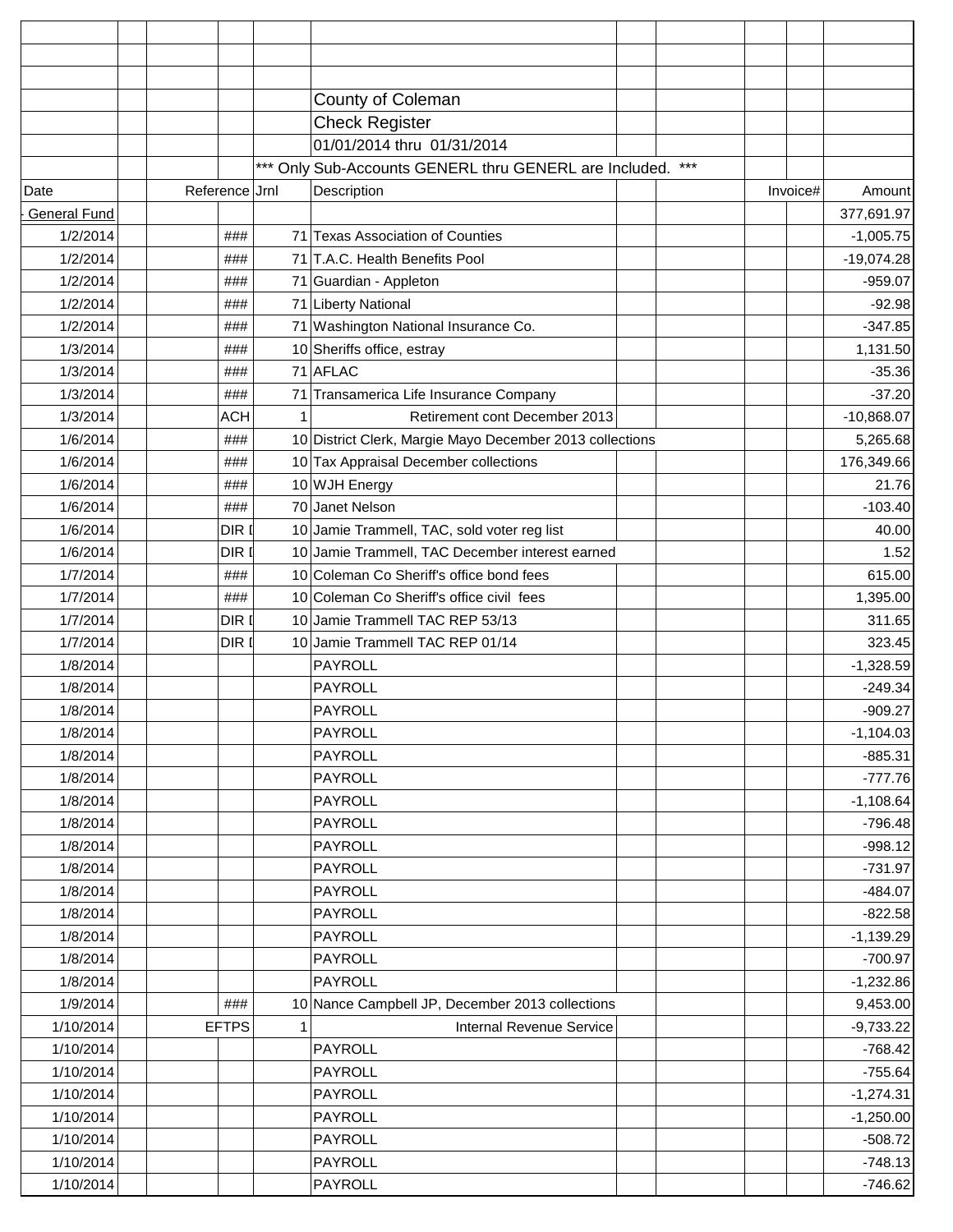| 1/10/2014 |     | <b>PAYROLL</b>                                  | $-685.98$    |
|-----------|-----|-------------------------------------------------|--------------|
| 1/10/2014 |     | <b>PAYROLL</b>                                  | $-1,275.41$  |
| 1/10/2014 |     | <b>PAYROLL</b>                                  | $-711.89$    |
| 1/10/2014 |     | <b>PAYROLL</b>                                  | $-1,266.32$  |
| 1/10/2014 |     | <b>PAYROLL</b>                                  | $-406.68$    |
| 1/10/2014 |     | <b>PAYROLL</b>                                  | $-337.68$    |
| 1/10/2014 |     | PAYROLL                                         | $-2,790.28$  |
| 1/10/2014 |     | <b>PAYROLL</b>                                  | $-1,156.36$  |
| 1/10/2014 |     | <b>PAYROLL</b>                                  | $-1,688.18$  |
| 1/10/2014 |     | PAYROLL                                         | $-338.59$    |
| 1/13/2014 | ### | 10 Dist Clerk December 2013 partial felony fees | 398.00       |
| 1/13/2014 | ### | 10 Runnels Co Jail, & City Tele-Coin            | 85.91        |
| 1/13/2014 | ### | 10 Insurance prem for J Morris and J Hale       | 63.35        |
| 1/13/2014 | ### | 70 Tax Assessor-Collector Assn.                 | $-85.00$     |
| 1/13/2014 | ### | 70 Xerox Corporation                            | $-312.48$    |
| 1/13/2014 | ### | 70 Devin Coffey                                 | $-620.00$    |
| 1/13/2014 | ### | 70 Accuracy Plus Reporting                      | $-239.35$    |
| 1/13/2014 | ### | 70 Britt Thurman Attorney                       | $-1,745.00$  |
| 1/13/2014 | ### | 70 Paul Jensen                                  | $-950.00$    |
| 1/13/2014 | ### | 70 Michael Parker                               | $-2,725.00$  |
| 1/13/2014 | ### | 70 Marlin Business Bank                         | $-150.11$    |
| 1/13/2014 | ### | 70 Office Depot                                 | $-388.51$    |
| 1/13/2014 | ### | 70 Thomson Reuters - West                       | $-108.00$    |
| 1/13/2014 | ### | 70 Coleman Medical Associates                   | $-170.00$    |
| 1/13/2014 | ### | 70 Coleman Automotive and Truck                 | $-12.00$     |
| 1/13/2014 | ### | 70 Standard Coffee Service Company              | $-84.00$     |
| 1/13/2014 | ### | 70 Tyson Pharmacy                               | $-128.26$    |
| 1/13/2014 | ### | 70 Shoppin Basket                               | $-2,241.11$  |
| 1/13/2014 | ### | 70 Ben E. Keith Company                         | $-891.00$    |
| 1/13/2014 | ### | 70 Bledsoe Ford-Mercury                         | $-39,101.21$ |
| 1/13/2014 | ### | 70 SPRINT                                       | $-528.02$    |
| 1/13/2014 | ### | 70 Grainger                                     | $-255.43$    |
| 1/13/2014 | ### | 70 Triple B Fuel                                | $-1,857.20$  |
| 1/13/2014 | ### | 70 Verizon Southwest                            | $-349.65$    |
| 1/13/2014 | ### | 70 Coleman County Telephone Coop.               | $-59.00$     |
| 1/13/2014 | ### | 70 TDCAA                                        | $-184.00$    |
| 1/13/2014 | ### | 70 Coleman Chronicle & DV                       | $-60.50$     |
| 1/13/2014 | ### | 70 Bickerstaff Heath Delgado Acosta LLP         | $-1,237.50$  |
| 1/13/2014 | ### | 70 Henderson Funeral Home                       | $-1,740.00$  |
| 1/13/2014 | ### | 70 District Adult Probation Department          | $-416.66$    |
| 1/13/2014 | ### | 70 County Treas.Assn. of Texas                  | $-150.00$    |
| 1/13/2014 | ### | 70 Texas Commission on Environmental            | $-40.00$     |
| 1/13/2014 | ### | 70 Wells Fargo Financial Leasing                | $-183.21$    |
| 1/13/2014 | ### | 70 Michael Palmer                               | $-254.25$    |
| 1/13/2014 | ### | 70 Wade Turner                                  | $-50.00$     |
| 1/13/2014 | ### | 70 Moore's Plumbing                             | $-260.00$    |
| 1/13/2014 | ### | 70 United Elevator Service Inc                  | $-160.00$    |
| 1/13/2014 | ### | 70 Johnson Feed Barn                            | $-33.60$     |
| 1/13/2014 | ### | 70 City of Coleman                              | $-1,866.36$  |
| 1/13/2014 | ### | 70 Higginbotham Bros True Value                 | $-196.89$    |
| 1/13/2014 | ### | 70 Lone Star Flags & Golf                       | $-76.65$     |
|           |     |                                                 |              |
| 1/13/2014 | ### | 70 Jenny Henley                                 | $-500.00$    |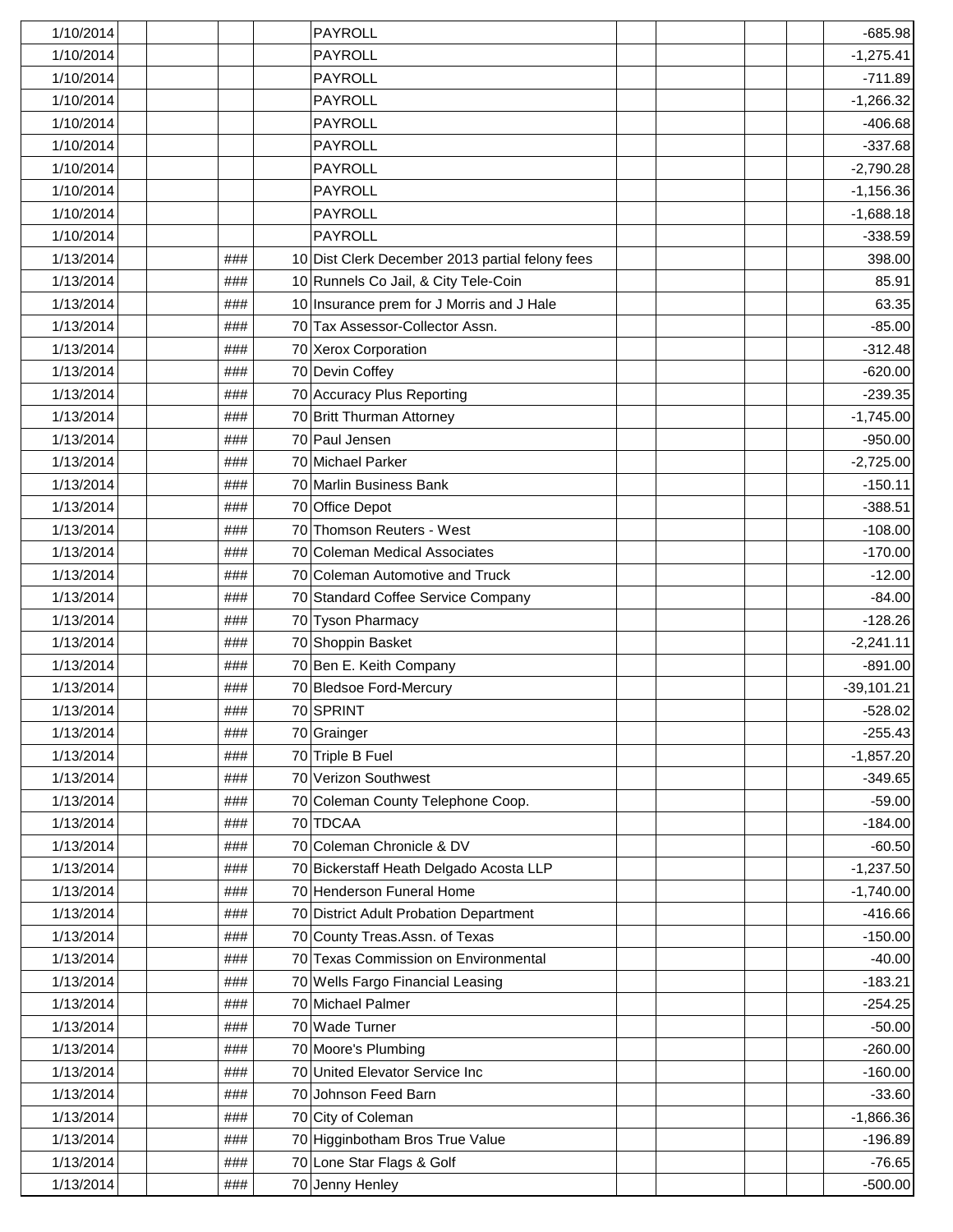| 1/13/2014 | ###          | 70 Kirbo's Office Systems                           | $-164.26$     |
|-----------|--------------|-----------------------------------------------------|---------------|
| 1/13/2014 | ###          | 70 West Texas Fire Extinguisher, Inc.               | $-464.91$     |
| 1/13/2014 | ###          | 70 Runnels County Treasurer                         | $-8,295.00$   |
| 1/13/2014 | ###          | 70 Ballinger Memorial Hospital                      | $-795.00$     |
| 1/13/2014 | ###          | 70 Bear Graphics, Inc.                              | $-619.48$     |
| 1/13/2014 | ###          | 70 Texas Wildlife Damage Mgnt Fd.                   | $-2,700.00$   |
| 1/13/2014 | ###          | 70 Atmos Energy                                     | $-1,399.47$   |
| 1/13/2014 | ###          | 70 Tina Lamb, Court Reporter                        | $-870.10$     |
| 1/13/2014 | ###          | 70 Allgood Office Systems                           | $-450.00$     |
| 1/13/2014 | <b>EFTPS</b> | <b>Internal Revenue Service</b>                     | $-372.96$     |
| 1/14/2014 | DIR I        | 10 Jamie Trammell TAC REP02/14                      | 587.35        |
| 1/16/2014 | ###          | 70 Verizon Southwest                                | $-238.86$     |
| 1/16/2014 | ###          | 70 Touchtone Communications                         | $-114.86$     |
| 1/20/2014 |              | PAYROLL                                             | $-436.32$     |
| 1/20/2014 |              | <b>PAYROLL</b>                                      | $-562.56$     |
| 1/21/2014 | ###          | 10 Taylor Co phone remb                             | 8.50          |
| 1/21/2014 | DIR I        | 10 Mixed Bev Tax 1st qrtr 2014                      | 1,339.93      |
| 1/21/2014 | DIR I        | 10 Jamie Trammell TAC REP 03/14                     | 763.40        |
| 1/21/2014 | DIR I        | 10 Yearly Indigent grant                            | 6,984.00      |
| 1/22/2014 | ###          | 10 County Clerk Stacey Mendoza, December 2013       | 11,432.26     |
|           |              | collections                                         |               |
| 1/22/2014 |              | <b>PAYROLL</b>                                      | $-921.31$     |
| 1/22/2014 |              | <b>PAYROLL</b>                                      | $-257.68$     |
| 1/22/2014 |              | <b>PAYROLL</b>                                      | $-967.55$     |
| 1/22/2014 |              | <b>PAYROLL</b>                                      | $-1,162.30$   |
| 1/22/2014 |              | <b>PAYROLL</b>                                      | $-862.69$     |
| 1/22/2014 |              | <b>PAYROLL</b>                                      | $-840.04$     |
| 1/22/2014 |              | <b>PAYROLL</b>                                      | $-1,361.51$   |
| 1/22/2014 |              | PAYROLL                                             | $-932.66$     |
| 1/22/2014 |              | <b>PAYROLL</b>                                      | $-773.16$     |
| 1/22/2014 |              | <b>PAYROLL</b>                                      | $-484.07$     |
| 1/22/2014 |              | <b>PAYROLL</b>                                      | $-822.58$     |
| 1/22/2014 |              | <b>PAYROLL</b>                                      | $-1,734.11$   |
| 1/22/2014 |              | <b>PAYROLL</b>                                      | $-793.31$     |
| 1/22/2014 |              | <b>PAYROLL</b>                                      | $-374.52$     |
| 1/22/2014 |              | <b>PAYROLL</b>                                      | $-1,260.48$   |
| 1/22/2014 |              | <b>PAYROLL</b>                                      | $-1,390.86$   |
| 1/24/2014 | ###          | 10 Insurance remb for W turner and N moody          | 16.84         |
| 1/24/2014 | ###          | 70 Mental Health and Retardation                    | $-55.00$      |
| 1/24/2014 | ###          | 70 Eleventh Court of Appeals                        | $-55.00$      |
| 1/24/2014 | <b>ACH</b>   | 1 Specialty Court fees qrtr ending 12-31-13         | $-420.49$     |
| 1/24/2014 | <b>ACH</b>   | 1 State E-File fees qrtr ending 12/31/13            | $-1,074.58$   |
| 1/24/2014 | ACH          | 1} tate Criminal cost and fees qrtr ending 12-31-13 | $-14, 113.81$ |
| 1/24/2014 | <b>ACH</b>   | 1 State Civil Fees qrtr ending 12-31-13             | $-4,014.29$   |
| 1/24/2014 | <b>EFTPS</b> | <b>Internal Revenue Service</b>                     | $-10,786.20$  |
| 1/24/2014 |              | <b>PAYROLL</b>                                      | $-685.98$     |
| 1/24/2014 |              | <b>PAYROLL</b>                                      | $-746.62$     |
| 1/24/2014 |              | <b>PAYROLL</b>                                      | $-748.13$     |
| 1/24/2014 |              | <b>PAYROLL</b>                                      | $-343.09$     |
| 1/24/2014 |              | <b>PAYROLL</b>                                      | $-347.24$     |
| 1/24/2014 |              | <b>PAYROLL</b>                                      | $-711.89$     |
| 1/24/2014 |              | PAYROLL                                             | $-1,757.91$   |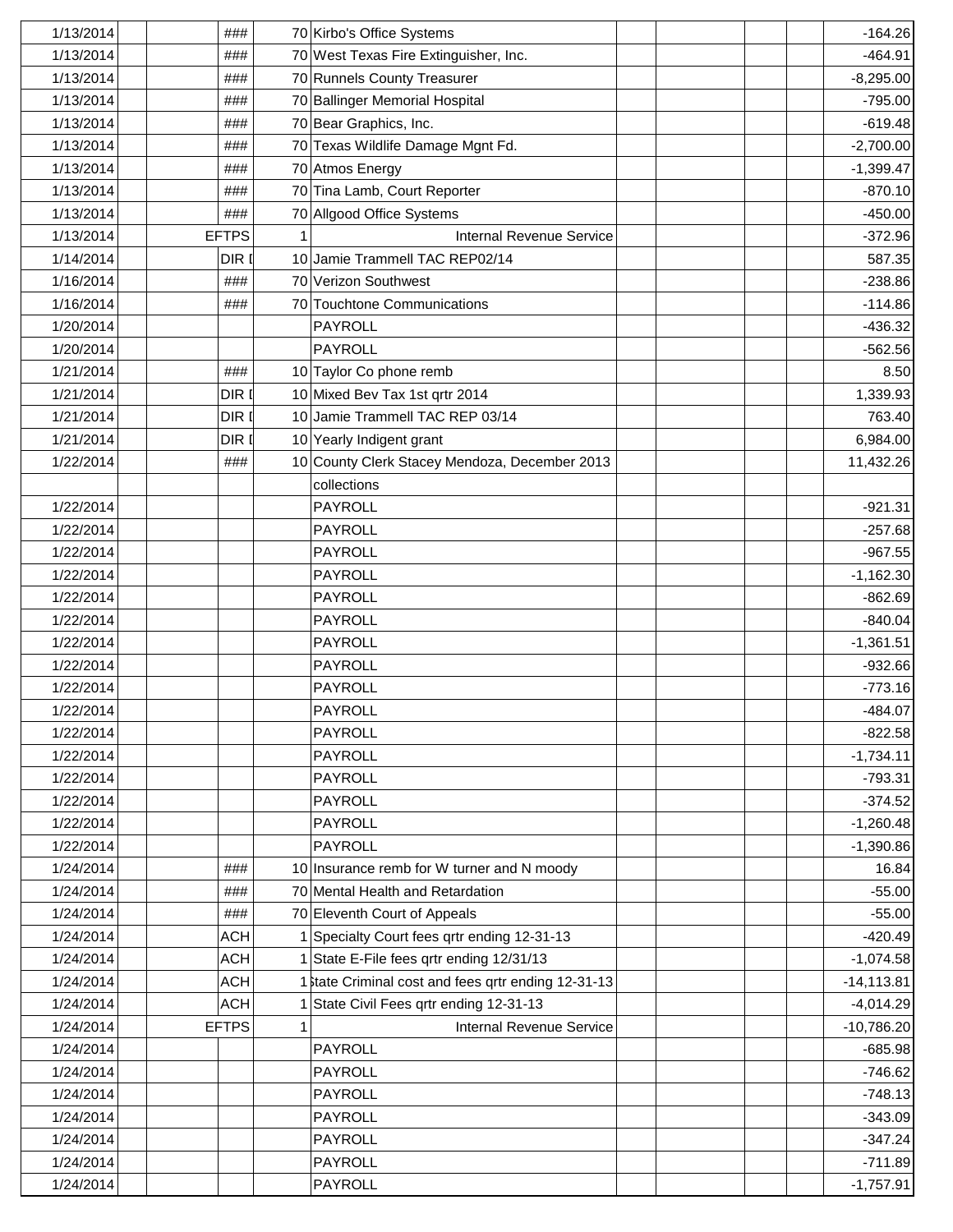| 1/24/2014 |       | PAYROLL                               |  | $-337.68$   |
|-----------|-------|---------------------------------------|--|-------------|
| 1/24/2014 |       | <b>PAYROLL</b>                        |  | $-406.68$   |
| 1/24/2014 |       | <b>PAYROLL</b>                        |  | $-755.64$   |
| 1/24/2014 |       | <b>PAYROLL</b>                        |  | $-1,156.36$ |
| 1/24/2014 |       | <b>PAYROLL</b>                        |  | $-2,790.28$ |
| 1/24/2014 |       | <b>PAYROLL</b>                        |  | $-1,275.41$ |
| 1/24/2014 |       | PAYROLL                               |  | $-1,266.32$ |
| 1/24/2014 |       | <b>PAYROLL</b>                        |  | $-1,274.31$ |
| 1/24/2014 |       | <b>PAYROLL</b>                        |  | $-1,250.00$ |
| 1/24/2014 |       | <b>PAYROLL</b>                        |  | $-768.42$   |
| 1/24/2014 |       | PAYROLL                               |  | $-508.72$   |
| 1/24/2014 |       | PAYROLL                               |  | $-449.50$   |
| 1/24/2014 |       | <b>PAYROLL</b>                        |  | $-365.03$   |
| 1/27/2014 | ###   | 70 Allen & Allen                      |  | $-87.50$    |
| 1/27/2014 | ###   | 70 Patrick Howard,                    |  | $-200.00$   |
| 1/27/2014 | ###   | 70 Thomson Reuters - West             |  | $-153.00$   |
| 1/27/2014 | ###   | 70 Quill Corporation                  |  | $-56.79$    |
| 1/27/2014 | ###   | 70 Galls, LLC                         |  | $-122.00$   |
| 1/27/2014 | ###   | 70 Dermatec Direct                    |  | $-18.48$    |
| 1/27/2014 | ###   | 70 Card Service Center                |  | $-1,784.92$ |
| 1/27/2014 | ###   | 70 Ballinger Memorial Hospital        |  | $-1,308.00$ |
| 1/27/2014 | ###   | 70 Office Depot                       |  | $-165.39$   |
| 1/27/2014 | ###   | 70 Joe L. Rose                        |  | $-259.60$   |
| 1/27/2014 | ###   | 70 Texas District & County Atty.Assn. |  | $-350.00$   |
| 1/27/2014 | ###   | 70 Verizon Southwest                  |  | $-1,449.43$ |
| 1/27/2014 | ###   | 70 West Central Texas Council of      |  | $-445.00$   |
| 1/27/2014 | ###   | 70 Justices of the Peace and          |  | $-60.00$    |
| 1/27/2014 | ###   | 70 Nance Campbell                     |  | $-489.15$   |
| 1/27/2014 | ###   | 70 Stevens Funeral Home               |  | $-492.50$   |
| 1/27/2014 | ###   | 70 Charles L. Wolfe & Assoc.          |  | $-93.51$    |
| 1/27/2014 | ###   | 70 Texas Association of Counties      |  | $-180.00$   |
| 1/27/2014 | ###   | 70 Orkin Pest Control                 |  | $-62.88$    |
| 1/27/2014 | ###   | 70 Coleman Public Library             |  | $-4,000.00$ |
| 1/27/2014 | ###   | 70 Charles McDonald                   |  | $-458.34$   |
| 1/27/2014 | ###   | 70 Marlin Business Bank               |  | $-150.11$   |
| 1/27/2014 | ###   | 70 Buddy's Kwik Stop                  |  | $-319.20$   |
| 1/27/2014 | ###   | 70 Advantage Office Products LLC      |  | $-3.99$     |
| 1/27/2014 | ###   | 70 Wade Turner                        |  | $-50.00$    |
| 1/27/2014 | ###   | 70 Paul Jensen                        |  | $-200.00$   |
| 1/27/2014 | ###   | 70 Stacey Mendoza                     |  | $-322.64$   |
| 1/27/2014 | ###   | 70 Michael Parker                     |  | $-800.00$   |
| 1/28/2014 | ###   | 10 Runnels Co Jail, Inmate remb       |  | 5.21        |
| 1/28/2014 | DIR I | 10 Jamie Trammell TAC REP 4/14        |  | 452.90      |
| 1/30/2014 | ###   | 70 John Weeks                         |  | $-400.00$   |
| 1/30/2014 | ###   | 70 Mental Health and Retardation      |  | $-300.00$   |
| 1/30/2014 | ###   | 70 Concho Valley Regional Food        |  | $-150.00$   |
| 1/30/2014 | ###   | 70 Taylor County Juvenile Probation   |  | $-500.00$   |
| 1/30/2014 | ###   | 70 Santa Anna Volunteer Fire          |  | $-200.00$   |
| 1/30/2014 | ###   | 70 South Coleman County Fire Dept     |  | $-75.00$    |
| 1/30/2014 | ###   | 70 Lake Coleman VFD                   |  | $-75.00$    |
| 1/30/2014 | ###   | 70 Valera Fire Department             |  | $-75.00$    |
| 1/30/2014 | ###   | 70 Comanche Shores Fire Dept.         |  | $-75.00$    |
|           |       |                                       |  |             |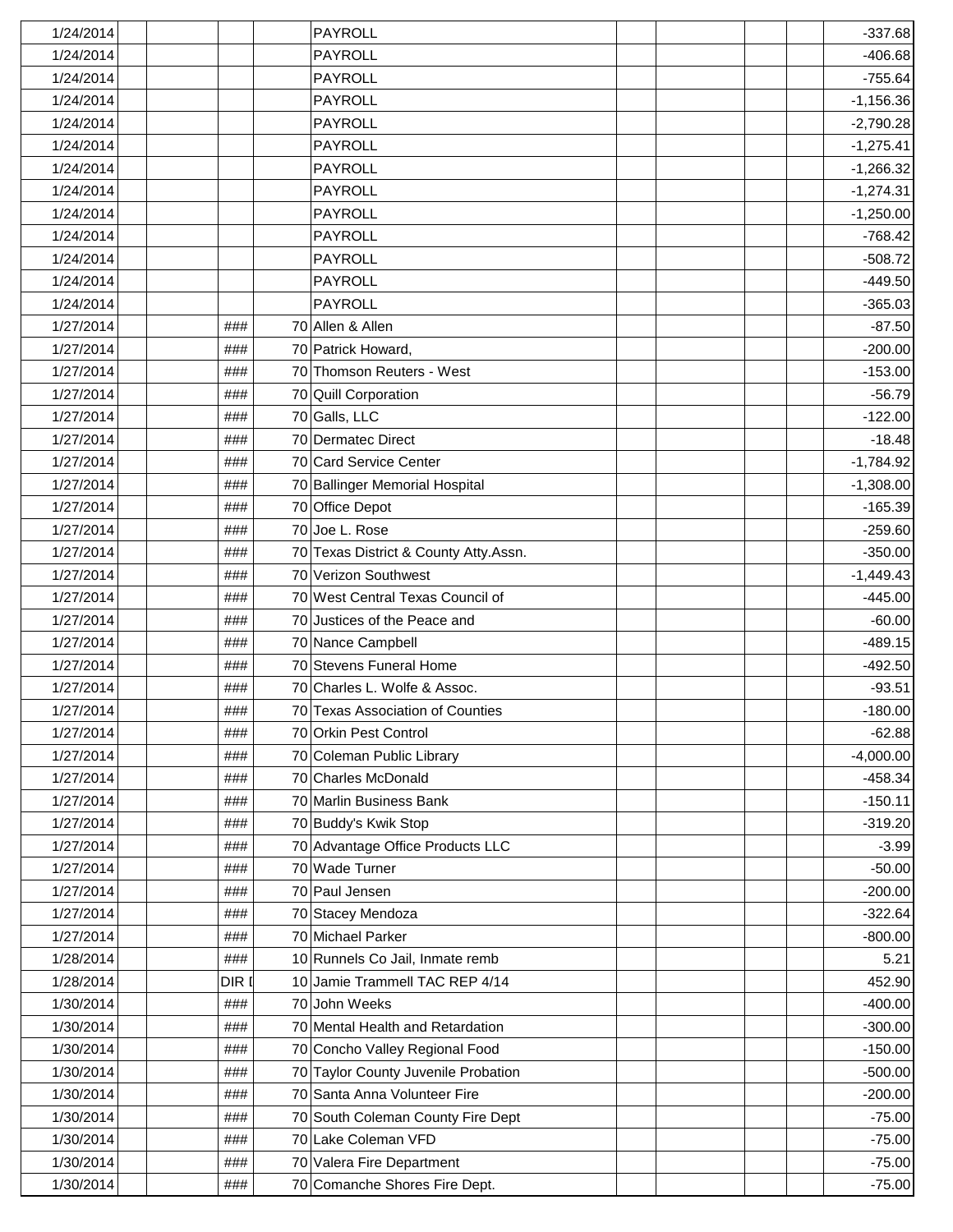| 1/30/2014    | ###                     |   | 70 Talpa Fire Department            |  |  | $-75.00$    |
|--------------|-------------------------|---|-------------------------------------|--|--|-------------|
| 1/30/2014    | ###                     |   | 70 City of Coleman                  |  |  | $-5,300.00$ |
| 1/30/2014    | ###                     |   | 70 Christian Family Ministries      |  |  | $-50.00$    |
| 1/30/2014    | ###                     |   | 70 Rough Creek Fire Department      |  |  | $-75.00$    |
| 1/30/2014    | ###                     |   | 70 John Pearce                      |  |  | $-500.00$   |
| 1/30/2014    | ###                     |   | 70 Glen Cove Volunteer Fire Dept.   |  |  | $-75.00$    |
| 1/30/2014    | ###                     |   | 70 Law Office of Heath Hemphill PC  |  |  | $-500.00$   |
| 1/31/2014    | ###                     |   | 70 James Jackson                    |  |  | $-6.00$     |
| 1/31/2014    | ###                     |   | 70 Danny Baker                      |  |  | $-6.00$     |
| 1/31/2014    | ###                     |   | 70 Beverly Altum                    |  |  | $-6.00$     |
| 1/31/2014    | ###                     |   | 70 Jack Liles                       |  |  | $-6.00$     |
| 1/31/2014    | ###                     |   | 70 Terry Loyd                       |  |  | $-6.00$     |
| 1/31/2014    | ###                     |   | 70 Weda Pyburn                      |  |  | $-6.00$     |
| 1/31/2014    | ###                     |   | 70 Bill Casselberry                 |  |  | $-6.00$     |
| 1/31/2014    | ###                     |   | 70 Danielle Moreno                  |  |  | $-6.00$     |
| 1/31/2014    | ###                     |   | 70 Donna Simonton                   |  |  | $-6.00$     |
| 1/31/2014    | ###                     |   | 70 Linda Liles                      |  |  | $-6.00$     |
| 1/31/2014    | ###                     |   | 70 Mary Steffey                     |  |  | $-6.00$     |
| 1/31/2014    | ###                     |   | 70 Mark Brown                       |  |  | $-6.00$     |
| 1/31/2014    | ###                     |   | 70 James D Crye                     |  |  | $-6.00$     |
| 1/31/2014    | ###                     |   | 70 Sammie Espitia                   |  |  | $-6.00$     |
| 1/31/2014    | ###                     |   | 70 Steffany Fitzpatrick             |  |  | $-6.00$     |
| 1/31/2014    | ###                     |   | 70 Jodi Salas                       |  |  | $-6.00$     |
| 1/31/2014    | ###                     |   | 70 Desiree Guerrero                 |  |  | $-6.00$     |
| 1/31/2014    | ###                     |   | 70 Deborah Thacker                  |  |  | $-6.00$     |
| 1/31/2014    | ###                     |   | 70 Stella Vasquez                   |  |  | $-6.00$     |
| 1/31/2014    | ###                     |   | 70 Chelsey Slayton                  |  |  | $-6.00$     |
| 1/31/2014    | ###                     |   | 70 Cameron Lewis                    |  |  | $-6.00$     |
| 1/31/2014    | ###                     |   | 70 Gary Lambert                     |  |  | $-6.00$     |
| 1/31/2014    | ###                     |   | 70 Brandon Shatto                   |  |  | $-6.00$     |
| 1/31/2014    | ###                     |   | 70 Wes Ballard                      |  |  | $-6.00$     |
| 1/31/2014    | ###                     |   | 70 Coleman County Child Welfare     |  |  | $-33.00$    |
| 1/31/2014    | <b>INTEREST</b>         |   | 81 Interest earned for January 2014 |  |  | 18.65       |
| 1/31/2014    | <b>TRANSFER</b>         | 1 | January 2014 workers comp           |  |  | $-893.00$   |
| 20,045.72-   |                         |   | YTD Total                           |  |  | 357,646.25  |
| Grand Total= | 20,045.72- #Detail: 232 |   |                                     |  |  | 357,646.25  |
|              |                         |   |                                     |  |  |             |
|              |                         |   |                                     |  |  |             |
|              |                         |   |                                     |  |  |             |
|              |                         |   |                                     |  |  |             |
|              |                         |   |                                     |  |  |             |
|              |                         |   |                                     |  |  |             |
|              |                         |   |                                     |  |  |             |
|              |                         |   |                                     |  |  |             |
|              |                         |   |                                     |  |  |             |
|              |                         |   |                                     |  |  |             |
|              |                         |   |                                     |  |  |             |
|              |                         |   |                                     |  |  |             |
|              |                         |   |                                     |  |  |             |
|              |                         |   |                                     |  |  |             |
|              |                         |   |                                     |  |  |             |
|              |                         |   |                                     |  |  |             |
|              |                         |   |                                     |  |  |             |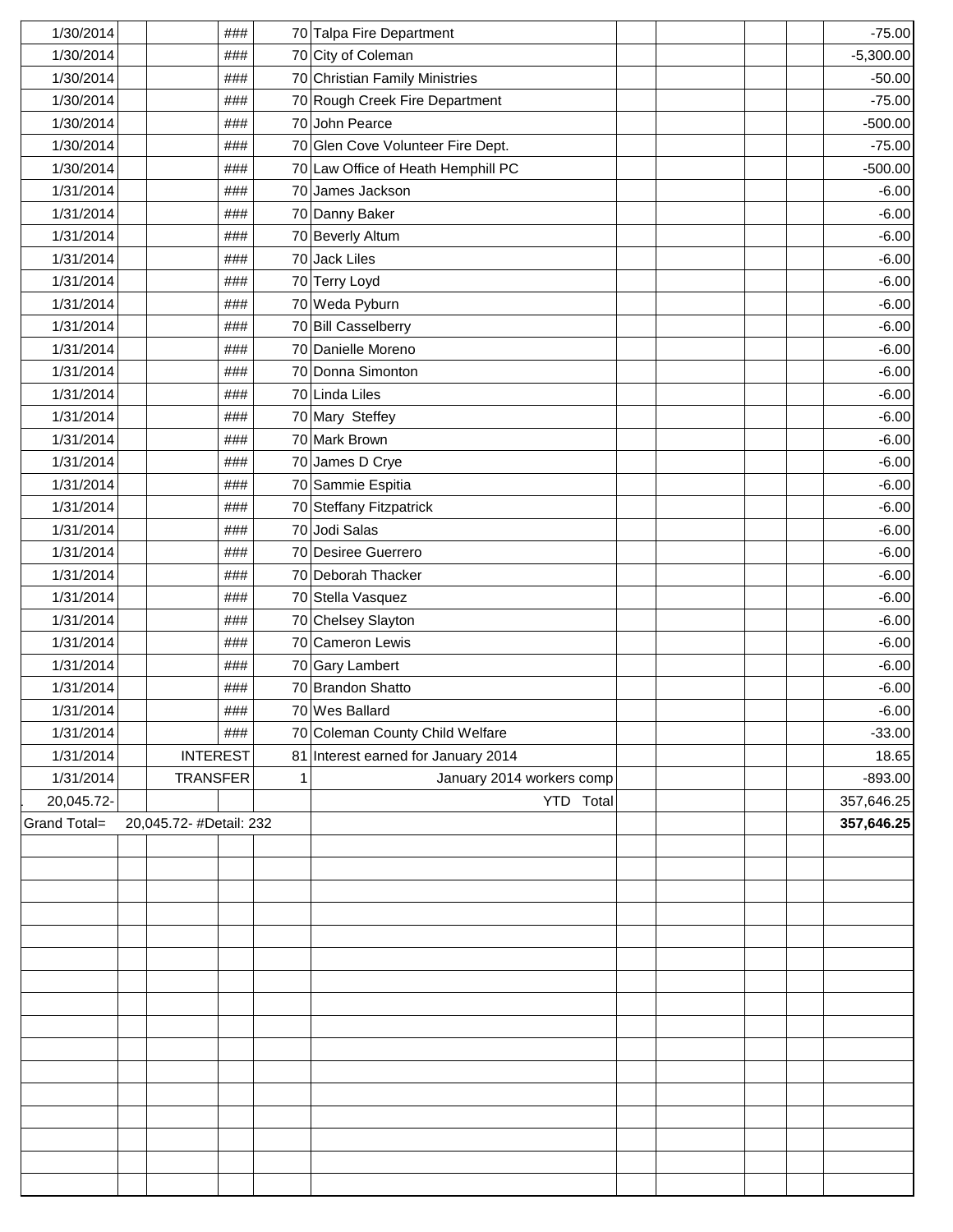|                      |                       | County of Coleman                                          |  |          |              |
|----------------------|-----------------------|------------------------------------------------------------|--|----------|--------------|
|                      |                       | <b>Check Register</b>                                      |  |          |              |
|                      |                       | 01/01/2014 thru 01/31/2014                                 |  |          |              |
|                      |                       | *** Only Accounts 1010 thru 1010 are Included. ***         |  |          |              |
|                      |                       | *** Only Sub-Accounts GENR&B thru GENR&B are Included. *** |  |          |              |
| Date                 | Reference             | Jrnl<br>Description                                        |  | Invoice# | Amount       |
| <b>d Bridge Fund</b> |                       |                                                            |  |          | 22,142.50    |
| 1/2/2014             | 77563                 | 71 T.A.C. Health Benefits Pool                             |  |          | $-11,014.94$ |
| 1/2/2014             | 77568                 | 71 Conseco Life Insurance Co.                              |  |          | $-31.90$     |
| 1/2/2014             | 77570                 | 71 Guardian - Appleton                                     |  |          | $-101.62$    |
| 1/2/2014             | 77574                 | 71 Washington National Insurance Co.                       |  |          | $-254.00$    |
| 1/3/2014             | <b>ACH</b>            | 1 Retirement cont December 2013                            |  |          | $-5,791.84$  |
| 1/6/2014             | 9296                  | 10 Tax Appraisal December collections                      |  |          | 75,576.99    |
| 1/7/2014             | 77580                 | 71 Triple B Fuel                                           |  |          | $-229.42$    |
| 1/7/2014             | DIR DEP               | 10 Jamie Trammell TAC REP 53/13                            |  |          | 930.00       |
| 1/7/2014             | DIR DEP               | 10 Jamie Trammell TAC REP 01/14                            |  |          | 7,677.38     |
| 1/10/2014            | <b>EFTPS</b>          | 1 Internal Revenue Service                                 |  |          | $-2,726.76$  |
| 1/10/2014            |                       | PAYROLL                                                    |  |          | $-1,216.28$  |
| 1/10/2014            |                       | PAYROLL                                                    |  |          | $-1,198.01$  |
| 1/10/2014            |                       | PAYROLL                                                    |  |          | $-1,043.41$  |
| 1/10/2014            |                       | PAYROLL                                                    |  |          | $-872.56$    |
| 1/10/2014            |                       | PAYROLL                                                    |  |          | $-1,163.28$  |
| 1/13/2014            | 9305                  | 10 Insurance prem for B McC rary                           |  |          | 48.30        |
| 1/13/2014            | 77682                 | 70 Johnson Implement Company                               |  |          | $-881.31$    |
| 1/13/2014            | <b>TRANSFER</b>       | 1 Transfer to Pct. 4                                       |  |          | $-10,000.00$ |
| 1/13/2014            | <b>TRANSFER</b>       | 1 Transfer To Pct. 1                                       |  |          | $-10,000.00$ |
| 1/13/2014            | <b>TRANSFER</b>       | 1 Transfer to Pct. 2                                       |  |          | $-10,000.00$ |
| 1/13/2014            | <b>TRANSFER</b>       | 1 Transfer to Pct. 3                                       |  |          | $-10,000.00$ |
| 1/14/2014            | DIR DEP               | 10 Jamie Trammell TAC REP02/14                             |  |          | 14,280.44    |
| 1/16/2014            | 77733                 | 71 Triple B Fuel                                           |  |          | $-63.98$     |
| 1/21/2014            | DIR DEP               | 10 Jamie Trammell TAC REP#03/14                            |  |          | 8,368.33     |
| 1/24/2014            | <b>EFTPS</b>          | 1 Internal Revenue Service                                 |  |          | $-3,662.16$  |
| 1/24/2014            |                       | PAYROLL                                                    |  |          | $-1,757.73$  |
| 1/24/2014            |                       | PAYROLL                                                    |  |          | $-1,739.46$  |
| 1/24/2014            |                       | PAYROLL                                                    |  |          | $-1,548.86$  |
| 1/24/2014            |                       | PAYROLL                                                    |  |          | $-872.56$    |
| 1/24/2014            |                       | PAYROLL                                                    |  |          | $-1,653.73$  |
| 1/27/2014            | 77822                 | 70 Chem Chek Inc.                                          |  |          | $-198.50$    |
| 1/28/2014            | DIR DEP               | 10 Jamie Trammell TAC REP 4/14                             |  |          | 6,060.84     |
| 1/29/2014            | 77832                 | 71 Triple B Fuel                                           |  |          | $-373.93$    |
| 1/31/2014            | <b>INTEREST</b>       | 81 Interest earned for January 2014                        |  |          | 2.90         |
| 1/31/2014            | TRANSFER              | 1 January 2014 workers comp                                |  |          | $-1,042.00$  |
| 33,506.94<br>B       |                       | YTD Total                                                  |  |          | 55,649.44    |
| Grand Total=         | 33,506.94 #Detail: 35 |                                                            |  |          | 55,649.44    |
|                      |                       |                                                            |  |          |              |
|                      |                       |                                                            |  |          |              |
|                      |                       |                                                            |  |          |              |
|                      |                       |                                                            |  |          |              |
|                      |                       |                                                            |  |          |              |
|                      |                       |                                                            |  |          |              |
|                      |                       |                                                            |  |          |              |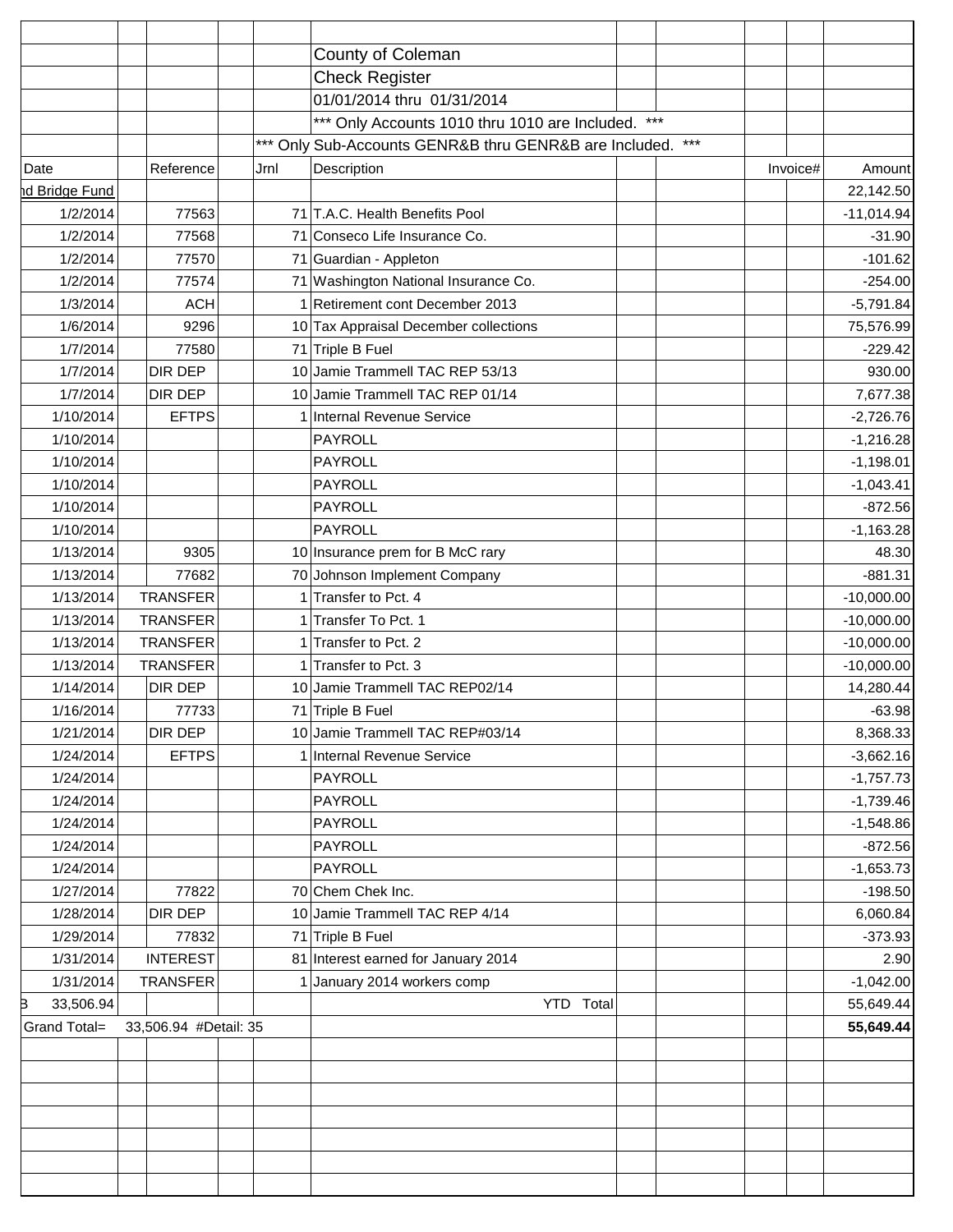|               |                       | County of Coleman                                          |  |          |             |
|---------------|-----------------------|------------------------------------------------------------|--|----------|-------------|
|               |                       | <b>Check Register</b>                                      |  |          |             |
|               |                       | 01/01/2014 thru 01/31/2014                                 |  |          |             |
|               |                       | *** Only Accounts 1010 thru 1010 are Included. ***         |  |          |             |
|               |                       | *** Only Sub-Accounts PREC01 thru PREC01 are Included. *** |  |          |             |
| Date          | Reference             | Description<br>Jrnl                                        |  | Invoice# | Amount      |
| Precinct No 1 |                       |                                                            |  |          | 143,660.13  |
| 1/2/2014      | 77564                 | 71 T.A.C. Health Benefits Pool                             |  |          | $-134.27$   |
| 1/2/2014      | 77575                 | 71 Washington National Insurance Co.                       |  |          | $-95.80$    |
| 1/10/2014     | EFTPS                 | 1 Internal Revenue Service                                 |  |          | $-488.34$   |
| 1/10/2014     |                       | PAYROLL                                                    |  |          | $-864.05$   |
| 1/10/2014     |                       | PAYROLL                                                    |  |          | $-849.42$   |
| 1/10/2014     |                       | <b>PAYROLL</b>                                             |  |          | $-890.14$   |
| 1/13/2014     | 77683                 | 70 Bledsoe Ford-Mercury                                    |  |          | $-14.50$    |
| 1/13/2014     | 77684                 | 70 City of Coleman                                         |  |          | $-74.79$    |
| 1/13/2014     | 77685                 | 70 Coleman County Electric Coop.                           |  |          | $-48.59$    |
| 1/13/2014     | 77686                 | 70 Contech Engineered Solutions                            |  |          | $-587.07$   |
| 1/13/2014     | 77687                 | 70 Cooper Supply, Inc.                                     |  |          | $-357.18$   |
| 1/13/2014     | 77688                 | 70 Higginbotham Bros True Value                            |  |          | $-64.41$    |
| 1/13/2014     | 77689                 | 70 O'Reilly Auto Parts                                     |  |          | $-16.64$    |
| 1/13/2014     | 77690                 | 70 Touchtone Communications                                |  |          | $-9.09$     |
| 1/13/2014     | 77691                 | 70 Verizon Southwest                                       |  |          | $-55.95$    |
| 1/13/2014     | <b>TRANSFER</b>       | 1 Transfer from R & B                                      |  |          | 10,000.00   |
| 1/17/2014     | 9306                  | 10 Tin horn remb                                           |  |          | 293.53      |
| 1/24/2014     | <b>EFTPS</b>          | 1 Internal Revenue Service                                 |  |          | $-488.34$   |
| 1/24/2014     |                       | PAYROLL                                                    |  |          | $-849.42$   |
| 1/24/2014     |                       | <b>PAYROLL</b>                                             |  |          | $-864.05$   |
| 1/24/2014     |                       | <b>PAYROLL</b>                                             |  |          | $-890.14$   |
| 1/27/2014     | 77823                 | 70 Jack Knox                                               |  |          | $-3,870.00$ |
| 1/31/2014     | <b>INTEREST</b>       | 81 Interest earned for January 2014                        |  |          | 7.43        |
| 1010-PREC01   | 1,211.23-             | YTD Total                                                  |  |          | 142,448.90  |
| Grand Total=  | 1,211.23- #Detail: 23 |                                                            |  |          | 142,448.90  |
|               |                       |                                                            |  |          |             |
|               |                       |                                                            |  |          |             |
|               |                       |                                                            |  |          |             |
|               |                       |                                                            |  |          |             |
|               |                       |                                                            |  |          |             |
|               |                       |                                                            |  |          |             |
|               |                       |                                                            |  |          |             |
|               |                       |                                                            |  |          |             |
|               |                       |                                                            |  |          |             |
|               |                       |                                                            |  |          |             |
|               |                       |                                                            |  |          |             |
|               |                       |                                                            |  |          |             |
|               |                       |                                                            |  |          |             |
|               |                       |                                                            |  |          |             |
|               |                       |                                                            |  |          |             |
|               |                       |                                                            |  |          |             |
|               |                       |                                                            |  |          |             |
|               |                       |                                                            |  |          |             |
|               |                       |                                                            |  |          |             |
|               |                       |                                                            |  |          |             |
|               |                       |                                                            |  |          |             |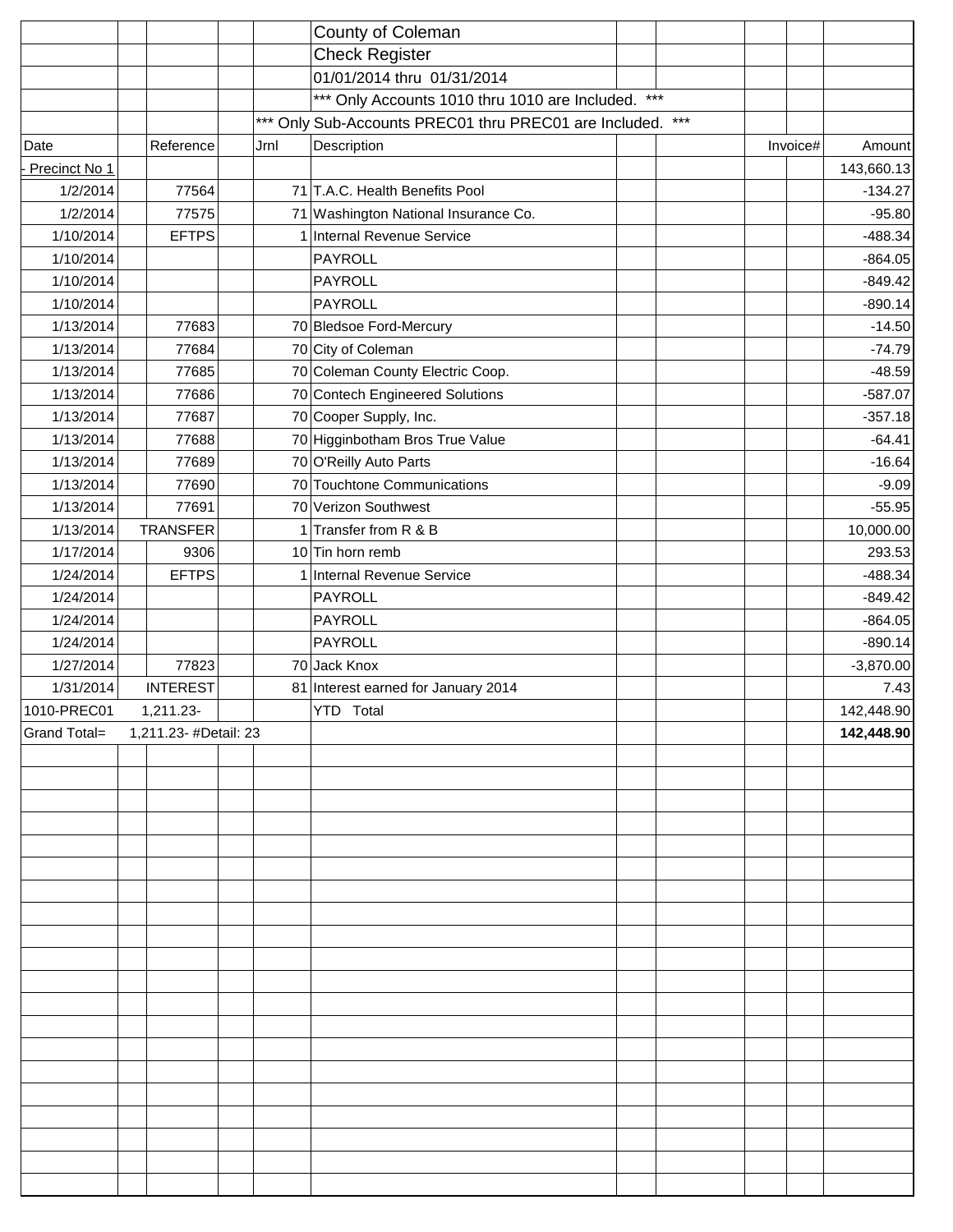|                     |                       |      | County of Coleman                                          |  |          |             |
|---------------------|-----------------------|------|------------------------------------------------------------|--|----------|-------------|
|                     |                       |      | <b>Check Register</b>                                      |  |          |             |
|                     |                       |      | 01/01/2014 thru 01/31/2014                                 |  |          |             |
|                     |                       |      | *** Only Accounts 1010 thru 1010 are Included. ***         |  |          |             |
|                     |                       |      | *** Only Sub-Accounts PREC02 thru PREC02 are Included. *** |  |          |             |
| Date                | Reference             | Jrnl | Description                                                |  | Invoice# | Amount      |
| Precinct NO 2       |                       |      |                                                            |  |          | 107,539.89  |
| 1/2/2014            | 77565                 |      | 71 T.A.C. Health Benefits Pool                             |  |          | $-51.98$    |
| 1/7/2014            | 77581                 |      | 71 Triple B Fuel                                           |  |          | $-68.02$    |
| 1/10/2014           | <b>EFTPS</b>          |      | 1 Internal Revenue Service                                 |  |          | $-392.34$   |
| 1/10/2014           |                       |      | PAYROLL                                                    |  |          | $-928.22$   |
| 1/10/2014           |                       |      | PAYROLL                                                    |  |          | $-923.60$   |
| 1/10/2014           |                       |      | PAYROLL                                                    |  |          | $-936.84$   |
| 1/13/2014           | 77692                 |      | 70 Associated Supply Company Inc.                          |  |          | $-739.65$   |
| 1/13/2014           | 77693                 |      | 70 City of Santa Anna                                      |  |          | $-128.50$   |
| 1/13/2014           | 77694                 |      | 70 Coleman County Telephone Coop.                          |  |          | $-35.38$    |
| 1/13/2014           | 77695                 |      | 70 Cooper Supply, Inc.                                     |  |          | $-154.53$   |
| 1/13/2014           | 77696                 |      | 70 Higginbotham Bros True Value                            |  |          | $-167.62$   |
| 1/13/2014           | 77697                 |      | 70 Johnson Implement Company                               |  |          | $-121.30$   |
| 1/13/2014           | 77698                 |      | 70 O'Reilly Auto Parts                                     |  |          | $-881.24$   |
| 1/13/2014           | 77699                 |      | 70 Roberts Truck Center                                    |  |          | $-139.58$   |
| 1/13/2014           | 77700                 |      | 70 Shoppin Basket                                          |  |          | $-19.61$    |
| 1/13/2014           | 77701                 |      | 70 Vulcan Construction Materials LP                        |  |          | $-298.85$   |
| 1/13/2014           | 77702                 |      | 70 Warren CAT                                              |  |          | $-829.41$   |
| 1/13/2014           | 77703                 |      | 70 Williams Tire Store                                     |  |          | $-151.60$   |
| 1/13/2014           | 77704                 |      | 70 West Texas Utilities Company                            |  |          | $-288.38$   |
| 1/13/2014           | <b>TRANSFER</b>       |      | 1 Transfer from R & B                                      |  |          | 10,000.00   |
| 1/16/2014           | 77734                 |      | 71 Triple B Fuel                                           |  |          | $-3,142.68$ |
| 1/21/2014           | 9308                  |      | 10 Tin horn rembs                                          |  |          | 512.30      |
| 1/24/2014           | <b>EFTPS</b>          |      | Internal Revenue Service                                   |  |          | $-392.34$   |
| 1/24/2014           |                       |      | PAYROLL                                                    |  |          | $-936.84$   |
| 1/24/2014           |                       |      | PAYROLL                                                    |  |          | $-928.22$   |
| 1/24/2014           |                       |      | PAYROLL                                                    |  |          | $-923.60$   |
| 1/27/2014           | 77824                 |      | 70 Airgas USA LLC                                          |  |          | $-25.35$    |
| 1/27/2014           | 77825                 |      | 70 Tifco Industries                                        |  |          | $-442.99$   |
| 1/29/2014           | 77833                 |      | 71 Triple B Fuel                                           |  |          | $-79.65$    |
| 1/31/2014           | <b>INTEREST</b>       |      | 81 Interest earned for January 2014                        |  |          | 5.42        |
| 1010-PREC02         | 3,610.60-             |      | YTD Total                                                  |  |          | 103,929.29  |
| <b>Grand Total=</b> | 3,610.60- #Detail: 30 |      |                                                            |  |          | 103,929.29  |
|                     |                       |      |                                                            |  |          |             |
|                     |                       |      |                                                            |  |          |             |
|                     |                       |      |                                                            |  |          |             |
|                     |                       |      |                                                            |  |          |             |
|                     |                       |      |                                                            |  |          |             |
|                     |                       |      |                                                            |  |          |             |
|                     |                       |      |                                                            |  |          |             |
|                     |                       |      |                                                            |  |          |             |
|                     |                       |      |                                                            |  |          |             |
|                     |                       |      |                                                            |  |          |             |
|                     |                       |      |                                                            |  |          |             |
|                     |                       |      |                                                            |  |          |             |
|                     |                       |      |                                                            |  |          |             |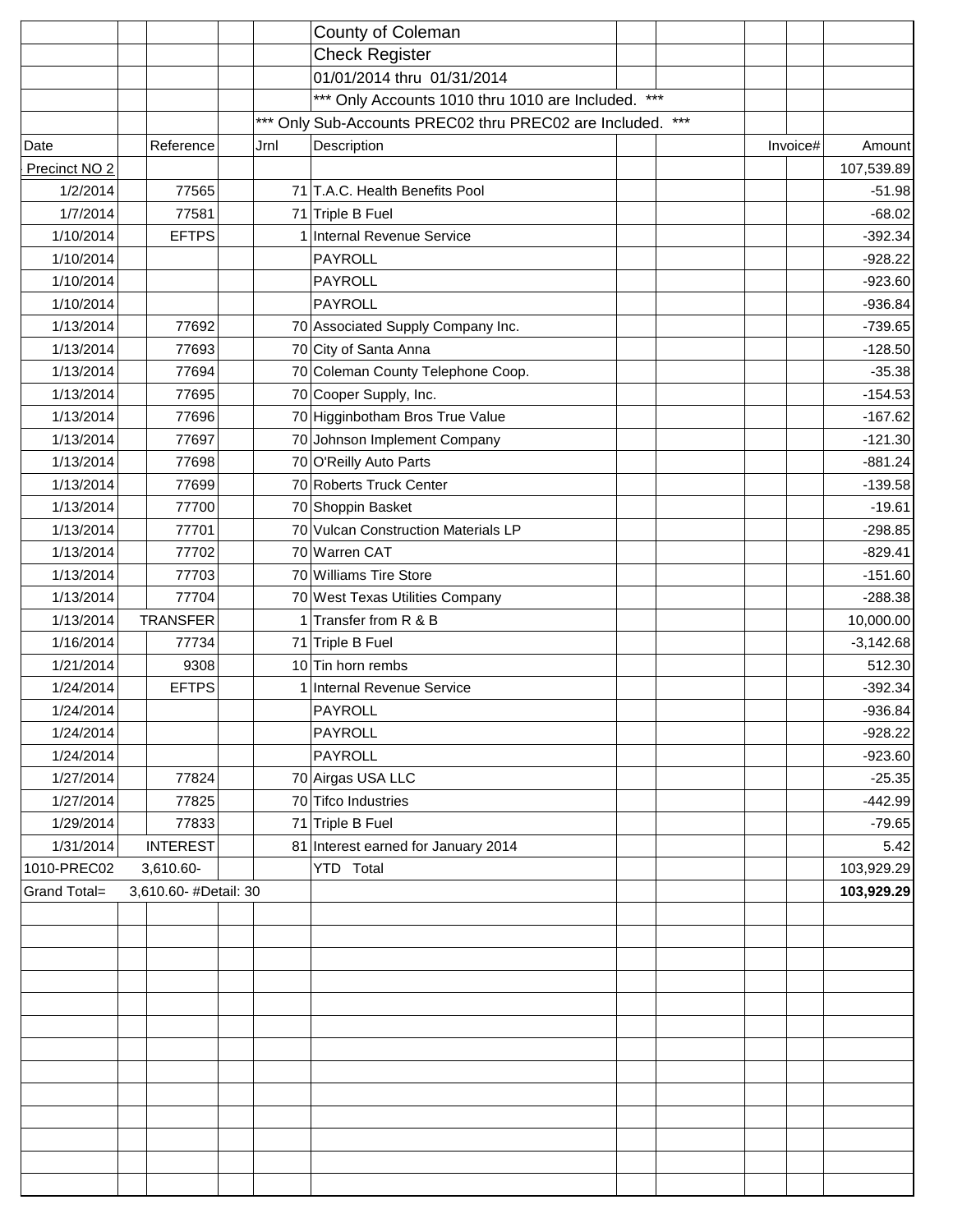|               |                       |      | County of Coleman                                          |  |          |             |
|---------------|-----------------------|------|------------------------------------------------------------|--|----------|-------------|
|               |                       |      | <b>Check Register</b>                                      |  |          |             |
|               |                       |      | 01/01/2014 thru 01/31/2014                                 |  |          |             |
|               |                       |      | *** Only Accounts 1010 thru 1010 are Included. ***         |  |          |             |
|               |                       |      | *** Only Sub-Accounts PREC03 thru PREC03 are Included. *** |  |          |             |
| Date          | Reference             | Jrnl | Description                                                |  | Invoice# | Amount      |
| Precinct No 3 |                       |      |                                                            |  |          | 99,454.76   |
| 1/2/2014      | 77566                 |      | 71 T.A.C. Health Benefits Pool                             |  |          | $-218.42$   |
| 1/2/2014      | 77576                 |      | 71 Washington National Insurance Co.                       |  |          | $-129.00$   |
| 1/10/2014     | EFTPS                 |      | 1 Internal Revenue Service                                 |  |          | $-420.34$   |
| 1/10/2014     |                       |      | <b>PAYROLL</b>                                             |  |          | $-802.86$   |
| 1/10/2014     |                       |      | <b>PAYROLL</b>                                             |  |          | $-920.71$   |
| 1/10/2014     |                       |      | <b>PAYROLL</b>                                             |  |          | $-889.37$   |
| 1/13/2014     | 77705                 |      | 70 Caterpillar Financial Services Corp.                    |  |          | $-3,017.88$ |
| 1/13/2014     | 77706                 |      | 70 Coleman County Electric Coop.                           |  |          | $-29.96$    |
| 1/13/2014     | 77707                 |      | 70 Coleman County Special Utility District                 |  |          | $-21.61$    |
| 1/13/2014     | 77708                 |      | 70 Allied Waste Services                                   |  |          | $-63.39$    |
| 1/13/2014     | 77709                 |      | 70 Jack's Garage                                           |  |          | $-875.68$   |
| 1/13/2014     | 77710                 |      | 70 Jerry Allen                                             |  |          | $-840.00$   |
| 1/13/2014     | 77711                 |      | 70 Johnson Implement Company                               |  |          | $-42.80$    |
| 1/13/2014     | 77712                 |      | 70 O'Reilly Auto Parts                                     |  |          | $-162.93$   |
| 1/13/2014     | 77713                 |      | 70 Rick Jennings                                           |  |          | $-200.00$   |
| 1/13/2014     | 77714                 |      | 70 Williams Tire Store                                     |  |          | $-104.95$   |
| 1/13/2014     | 77715                 |      | 70 Coleman County Telephone Coop.                          |  |          | $-23.27$    |
| 1/13/2014     | 77732                 |      | 70 Trashaway/Duncan #691                                   |  |          | $-63.39$    |
| 1/13/2014     | APV00458              |      | 71 Void Chk# 77708 to Allied Waste Services                |  |          | 63.39       |
| 1/13/2014     | <b>TRANSFER</b>       |      | 1 Transfer from R & B                                      |  |          | 10,000.00   |
| 1/16/2014     | 77735                 |      | 71 Triple B Fuel                                           |  |          | $-4,366.04$ |
| 1/24/2014     | EFTPS                 |      | 1 Internal Revenue Service                                 |  |          | $-420.34$   |
| 1/24/2014     |                       |      | PAYROLL                                                    |  |          | $-889.37$   |
| 1/24/2014     |                       |      | PAYROLL                                                    |  |          | $-920.71$   |
| 1/24/2014     |                       |      | <b>PAYROLL</b>                                             |  |          | $-802.86$   |
| 1/27/2014     | 77826                 |      | 70 Caterpillar Financial Services Corp.                    |  |          | $-1,830.61$ |
| 1/27/2014     | 77827                 |      | 70 Screen Art Graphics                                     |  |          | $-180.00$   |
| 1/27/2014     | 77828                 |      | 70 Warren CAT                                              |  |          | $-9.00$     |
| 1/29/2014     | 77834                 |      | 71 Triple B Fuel                                           |  |          | $-67.69$    |
| 1/31/2014     | INTEREST              |      | 81 Interest earned for January 2014                        |  |          | 4.77        |
| 1010-PREC03   | 8,245.02-             |      | YTD Total                                                  |  |          | 91,209.74   |
| Grand Total=  | 8,245.02- #Detail: 30 |      |                                                            |  |          | 91,209.74   |
|               |                       |      |                                                            |  |          |             |
|               |                       |      |                                                            |  |          |             |
|               |                       |      |                                                            |  |          |             |
|               |                       |      |                                                            |  |          |             |
|               |                       |      |                                                            |  |          |             |
|               |                       |      |                                                            |  |          |             |
|               |                       |      |                                                            |  |          |             |
|               |                       |      |                                                            |  |          |             |
|               |                       |      |                                                            |  |          |             |
|               |                       |      |                                                            |  |          |             |
|               |                       |      |                                                            |  |          |             |
|               |                       |      |                                                            |  |          |             |
|               |                       |      |                                                            |  |          |             |
|               |                       |      |                                                            |  |          |             |